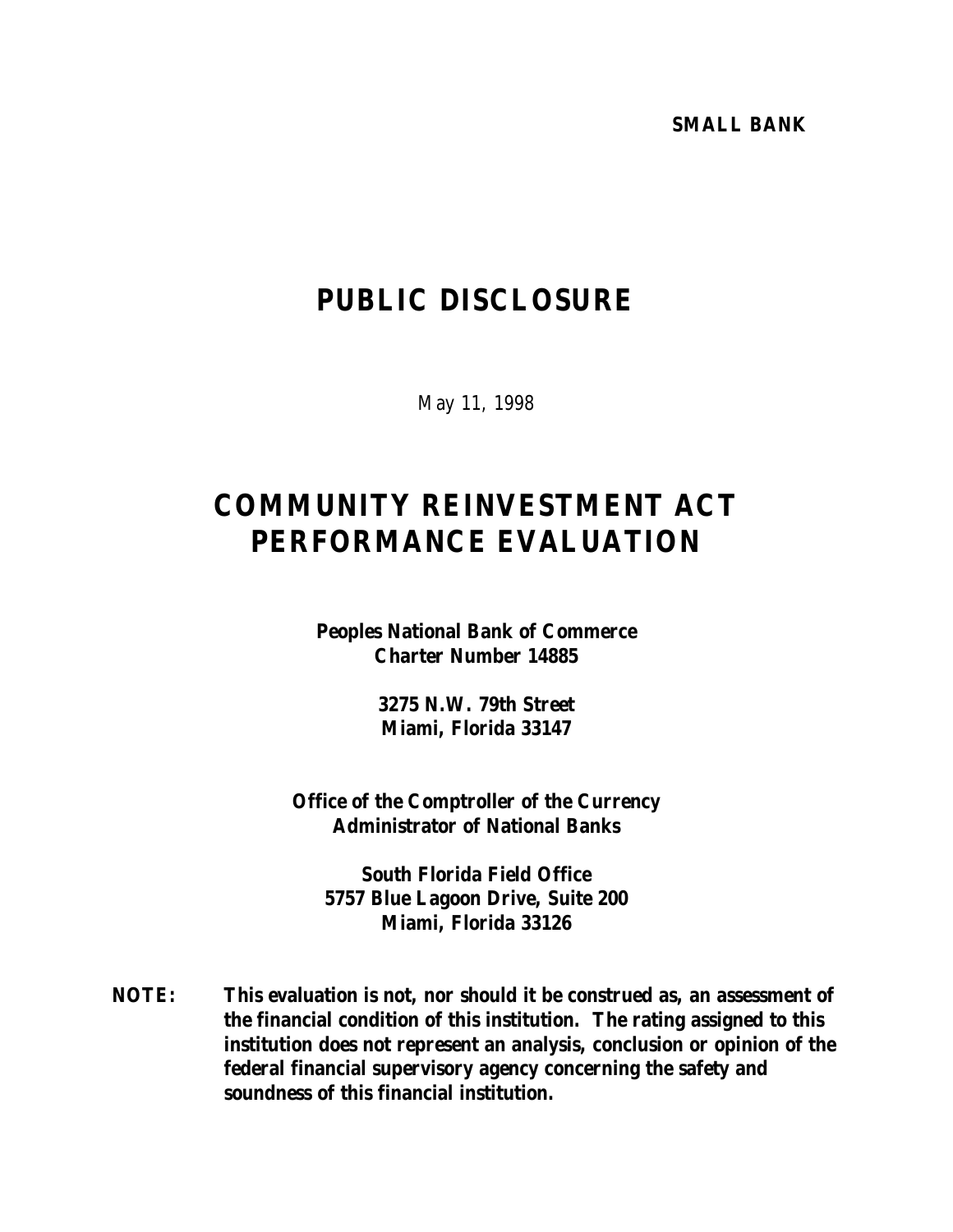## **GENERAL INFORMATION**

*The Community Reinvestment Act (CRA) requires each federal financial supervisory agency to use its authority when examining financial institutions subject to its supervision, to assess the institution's record of meeting the credit needs of its entire community, including low- and moderate-income neighborhoods, consistent with safe and sound operation of the institution. Upon conclusion of such examination, the agency must prepare a written evaluation of the institution's record of meeting the credit needs of its community.* 

*This document is an evaluation of the Community Reinvestment Act (CRA) performance of Peoples National Bank of Commerce prepared by the Comptroller of the Currency, the institution's supervisory agency, as of May 11, 1998. The agency rates the CRA performance of an institution consistent with the provisions set forth in Appendix A to 12 CFR Part 25.*

**INSTITUTION'S CRA RATING:** This institution is rated "Satisfactory."

**Peoples National Bank of Commerce (PNBC) demonstrates "satisfactory" performance in complying with the CRA. PNBC has maintained a reasonable quarterly average loan-to-deposit ratio of 45% considering imposed financial constraints. Lending within the assessment area is very good at 100%. The distribution of loans among borrowers of different income levels and businesses of different revenues is reasonable. Lending distribution by census tract locations exceeds expectations and favors low- and moderate-income areas. Finally, we have not received any complaints about the bank's CRA performance.**

PNBC's CRA performance was evaluated using the small bank performance criteria. We focused our review of lending practices on residential loans as they represent a reasonable portion of the bank's loan portfolio. The charts shown for lending by family and census tract income levels combine lending performance in both counties of the assessment area. We combined the numbers by determining lending patterns in each county separately and then adding the figures based upon income level categories.

PNBC's previous CRA evaluation was as of August 1994 and the bank was also rated satisfactory. The time period evaluated in this review is from December 1994 through February 1998.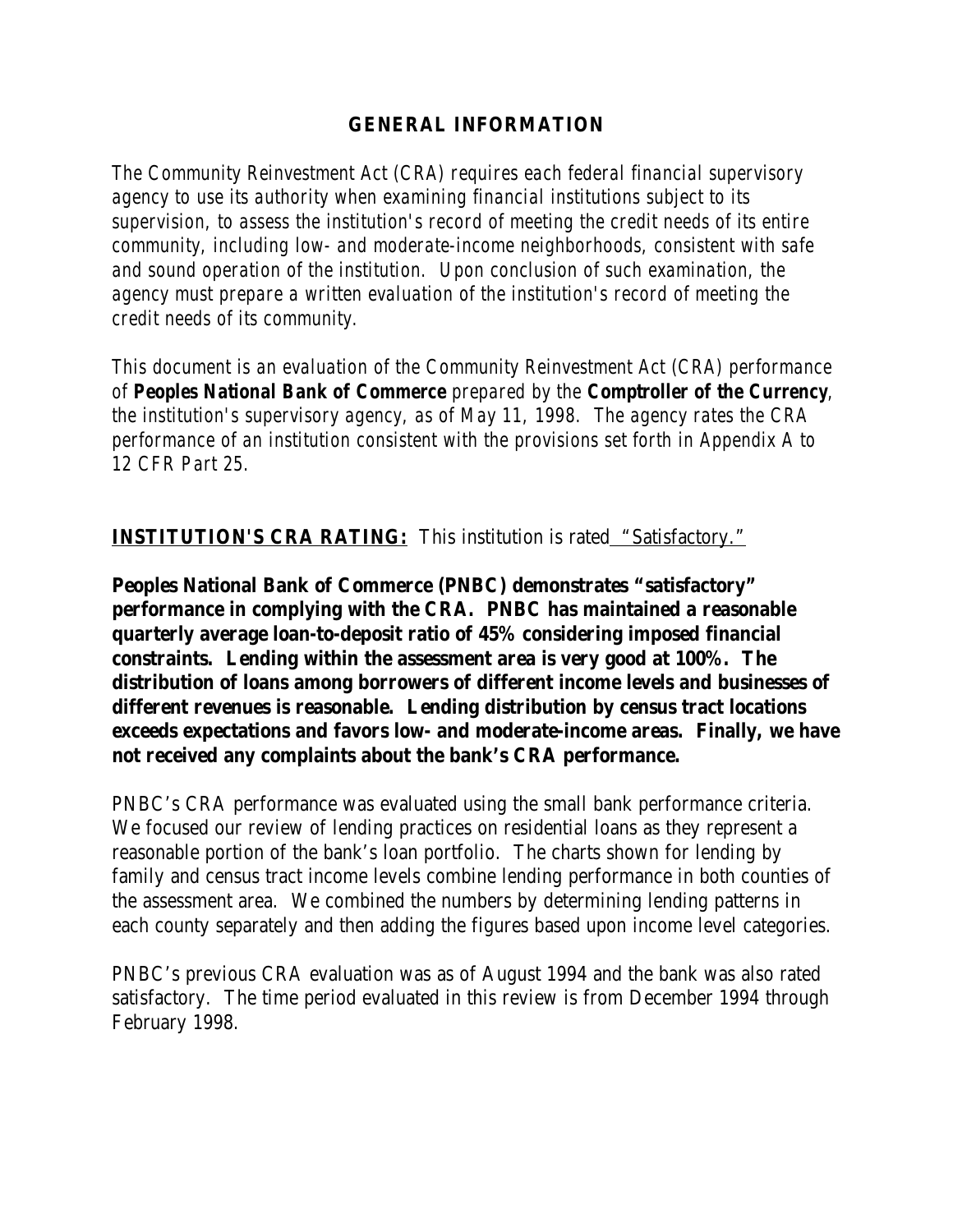*The following table indicates the performance level of Peoples National Bank of Commerce with respect to each of the five performance criteria.*

| <b>SMALL</b><br><b>INSTITUTION</b><br><b>ASSESSMENT</b><br><b>CRITERIA</b>                                  | PEOPLES NATIONAL BANK OF COMMERCE<br>PERFORMANCE LEVELS                             |                                                                                   |                                                                                           |
|-------------------------------------------------------------------------------------------------------------|-------------------------------------------------------------------------------------|-----------------------------------------------------------------------------------|-------------------------------------------------------------------------------------------|
|                                                                                                             | <b>Exceeds</b><br><b>Standards for</b><br><b>Satisfactory</b><br><b>Performance</b> | <b>Meets</b><br><b>Standards for</b><br><b>Satisfactory</b><br><b>Performance</b> | <b>Does not meet</b><br><b>Standards for</b><br><b>Satisfactory</b><br><b>Performance</b> |
| Loan to Deposit<br>Ratio                                                                                    |                                                                                     | X                                                                                 |                                                                                           |
| Lending in<br><b>Assessment</b><br>Area                                                                     | X                                                                                   |                                                                                   |                                                                                           |
| Lending to<br><b>Borrowers</b> of<br><b>Different</b><br>Incomes and to<br>businesses of<br>Different sizes |                                                                                     | X                                                                                 |                                                                                           |
| Geographic<br>Distribution of<br>Loans                                                                      | X                                                                                   |                                                                                   |                                                                                           |
| Response to<br>Complaints                                                                                   | No complaints have been received regarding the bank's<br>CRA performance.           |                                                                                   |                                                                                           |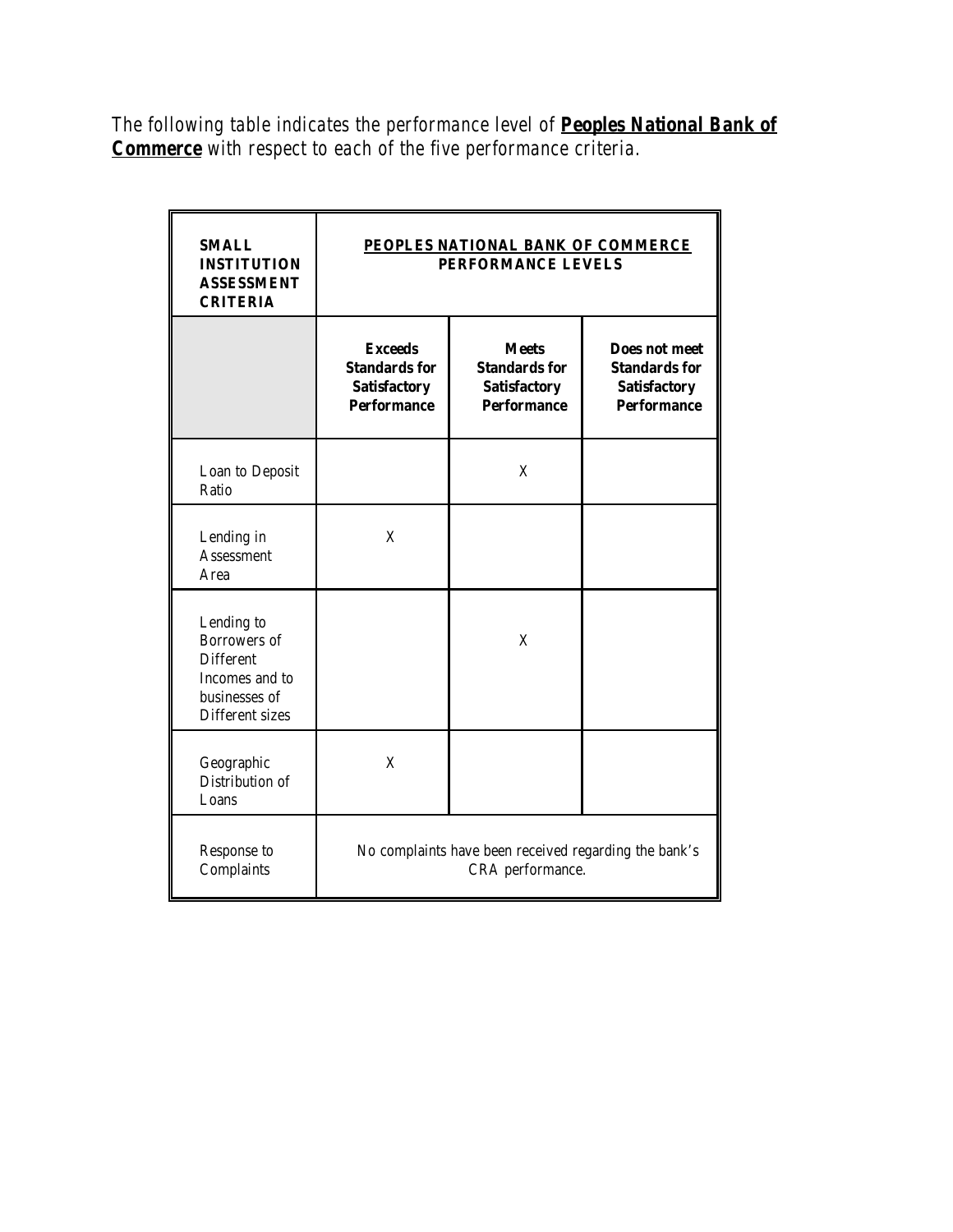## **DESCRIPTION OF INSTITUTION**

PNBC is a \$47 million community bank located in the Liberty City area of Miami, Florida. The bank currently has one main office and two branch locations. The branch locations are new since the prior evaluation and represent a move into Broward County. The bank has actively worked to meet the credit need for consumer loans, residential mortgage loans, Small Business Administration guaranteed loans, and those of local religious organizations. The loan portfolio consisted of 46% consumer purpose, 22% residential, 21% commercial and 10% commercial real estate loans at year-end 1997.

The bank's local market in Dade county provides strong competition from non-bank service providers such as check cashing stores. Large banks and financial services companies are not an integral part of the bank's immediate operating area. PNBC is working to serve this underbanked market. Their efforts include the non-lending related activities of check cashing for noncustomers and low cost money orders.

There are financial and legal impediments that impair the bank's capacity to lend. PNBC is operating under a Consent Order that, in addition to other issues, requires certain minimum capital ratios and has significantly reduced the ability to originate automobile loans (a primary line of business). For regulatory purposes, the bank was considered to be either "Critically Undercapitalized" or "Significantly Undercapitalized" for portions of 1997 and 1998. As a result, the bank did not have the opportunity to seek a significant volume of new loans.

### **DESCRIPTION OF** *Dade and Broward Counties Demographic Characteristics*

### **Dade County**

1990 U.S. Census Bureau data divides the assessment area into 267 census tracts with a combined population of one million nine-hundred thousand people. Total households in the area are 692,237. The 1990 Census data shows 75, or 28% of the tracts are upper income (more than 120% of median income), 96 (36% of the tracts) are middle income (80-120% of median income), 57 (21% of the tracts) are moderate income (50-79% of median income), 36 (13% of the tracts) are low income (below 50% median income), and 3 (1% of the tracts) cannot be classified as to income characteristics. The U.S. Department of Housing and Urban Development updated Dade County's Median Family Income to \$39,100 in 1997.

### **Broward County**

1990 U.S. Census Bureau data divides the assessment area into 164 census tracts with a combined population of one million three-hundred thousand people. Total households in the area are 527,860. The 1990 Census data shows 42 (26% of the tracts) of the tracts are upper income, 77 (47% of the tracts) are middle income, 32 (20% of the tracts) are moderate income, 9 (5% of the tracts) are low income, and 4 (2% of the tracts) cannot be classified as to income characteristics. The U.S. Department of Housing and Urban Development updated Broward County's Median Family Income to \$47,700 in 1997.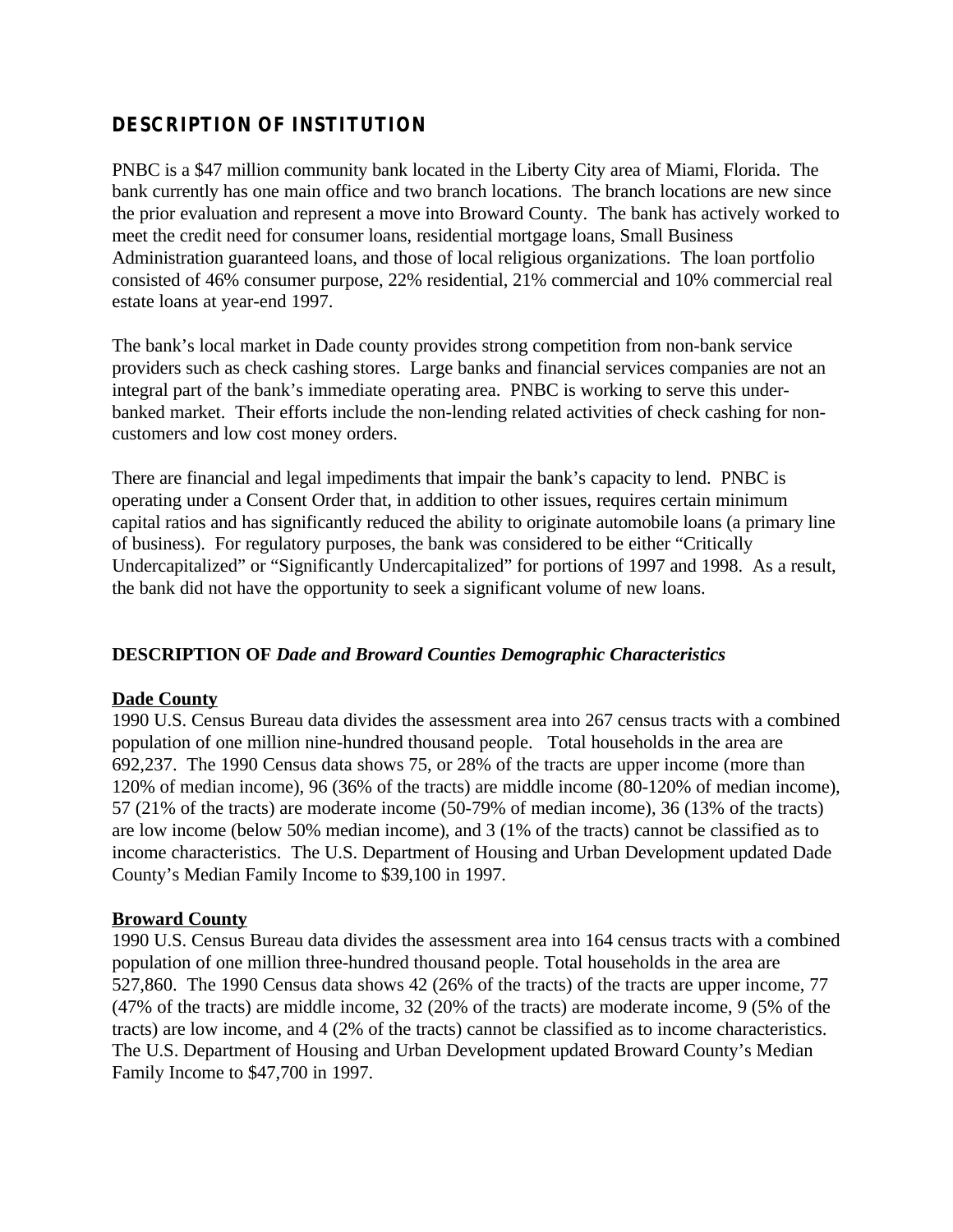We obtained information about the community's credit needs from local community groups and identified residential, consumer, and small business loans as community credit needs.

## **CONCLUSIONS WITH RESPECT TO PERFORMANCE CRITERIA**:

## **Loan-to-Deposit Ratio**

PNBC has maintained a reasonable ratio considering the financial restraints of the Consent Order. PNBC averaged a 45% loan-to-deposit ratio from December 1994 to December 1997. The average ratio for similarly- sized community banks based in Dade and Broward Counties is 57%.

## **Lending in Assessment Area**

A substantial majority of PNBC's loans are within the assessment area. We verified the accuracy of the Home Mortgage Disclosure Act (HMDA) report for loans originated during 1997. Overall, 100% of the loans originated were within the assessment area. This demonstrates the bank's commitment to the area.

## **Lending to Borrowers of Different Incomes and to Businesses of Different Sizes**

PNBC's history of lending to borrowers of different income levels is reasonable. They have not arbitrarily excluded lending to borrowers or businesses of different sizes. We reviewed residential real estate lending practices based upon 1997 HMDA reportable loans and a sample of business loan originations and renewals. As shown in the chart below, the bank's residential lending patterns are similar to the assessment areas' combined characteristics. Also, a majority of the business loans are to small businesses with gross revenues of less than \$1 million.

| Lending Performance January 1, 1997 through December 31, 1997 |                                                            |                                                       |  |  |
|---------------------------------------------------------------|------------------------------------------------------------|-------------------------------------------------------|--|--|
| <b>Family Income Level</b><br>Distribution                    | <b>Family Income Composition</b><br>(per 1990 Census Data) | Bank's Lending Pattern<br>(by dollar amount of loans) |  |  |
| Upper                                                         | 40%                                                        | 46%                                                   |  |  |
| Middle                                                        | 21%                                                        | 28%                                                   |  |  |
| Moderate                                                      | 17%                                                        | 12%                                                   |  |  |
| Low                                                           | 22%                                                        | 15%                                                   |  |  |

## **Geographic Distribution of Loans**